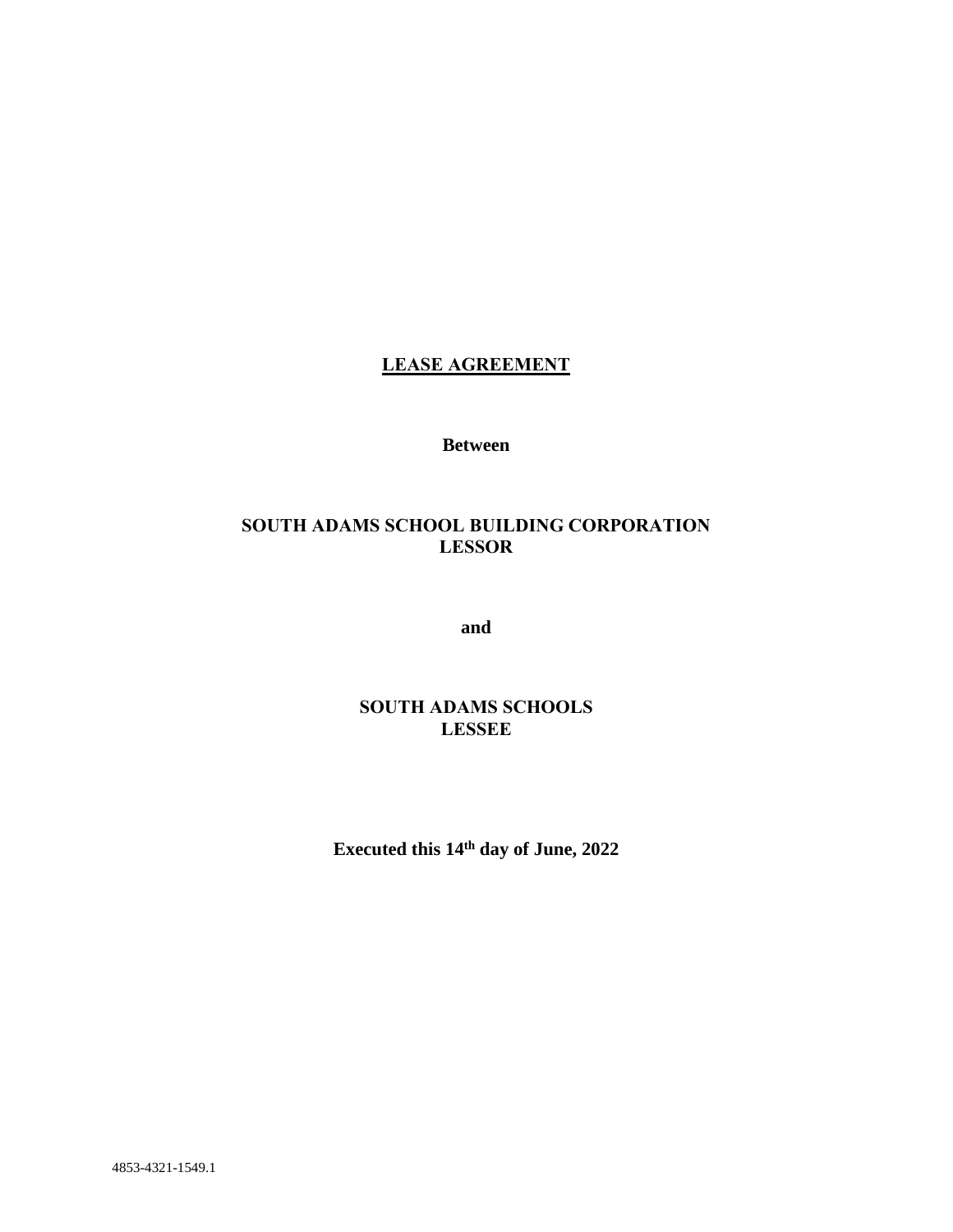#### **LEASE AGREEMENT**

THIS LEASE AGREEMENT (hereinafter called the "Lease") entered into this 14<sup>th</sup> day of June, 2022, between South Adams School Building Corporation, an Indiana corporation (hereinafter called "Lessor" or "Building Corporation"), and South Adams Schools, a school corporation, existing under the laws of the State of Indiana and located in Adams County, Indiana (hereinafter called "Lessee" or "School Corporation"), WITNESSETH THAT:

1. Premises, Term and Warranty. The Lessor does hereby lease, demise and let to Lessee the real estate in Adams County, Indiana, more particularly described in Exhibit A attached hereto and made a part hereof, and a portion of the South Adams High School building ("Tract I") to be renovated and equipped and real estate on which an addition will be constructed to the South Adams Middle/Elementary School buildings ("Tract II") to be constructed and equipped thereon by Lessor according to plans and specifications prepared (hereinafter called the "Leased Premises").

The above mentioned plans and specifications may be changed, additional renovation and construction work may be performed and equipment may be acquired by Lessor, but only with the approval of Lessee, and only if such changes or modifications or additional renovation and construction work or equipment do not alter the character of the buildings or reduce the value thereof. Any such additional renovation and construction work or equipment shall be part of the property covered by this Lease. The above mentioned plans and specifications have been filed with and approved by Lessee.

TO HAVE AND TO HOLD the Leased Premises with all rights privileges, easements and appurtenances thereunto belonging, unto Lessee, for a term of twenty-two (22) years, beginning, with regard to Tract I, on the date on which the Lessor acquires fee simple title to real estate, and with regard to Tract II, on the date the building is ready for occupancy, and ending on the day prior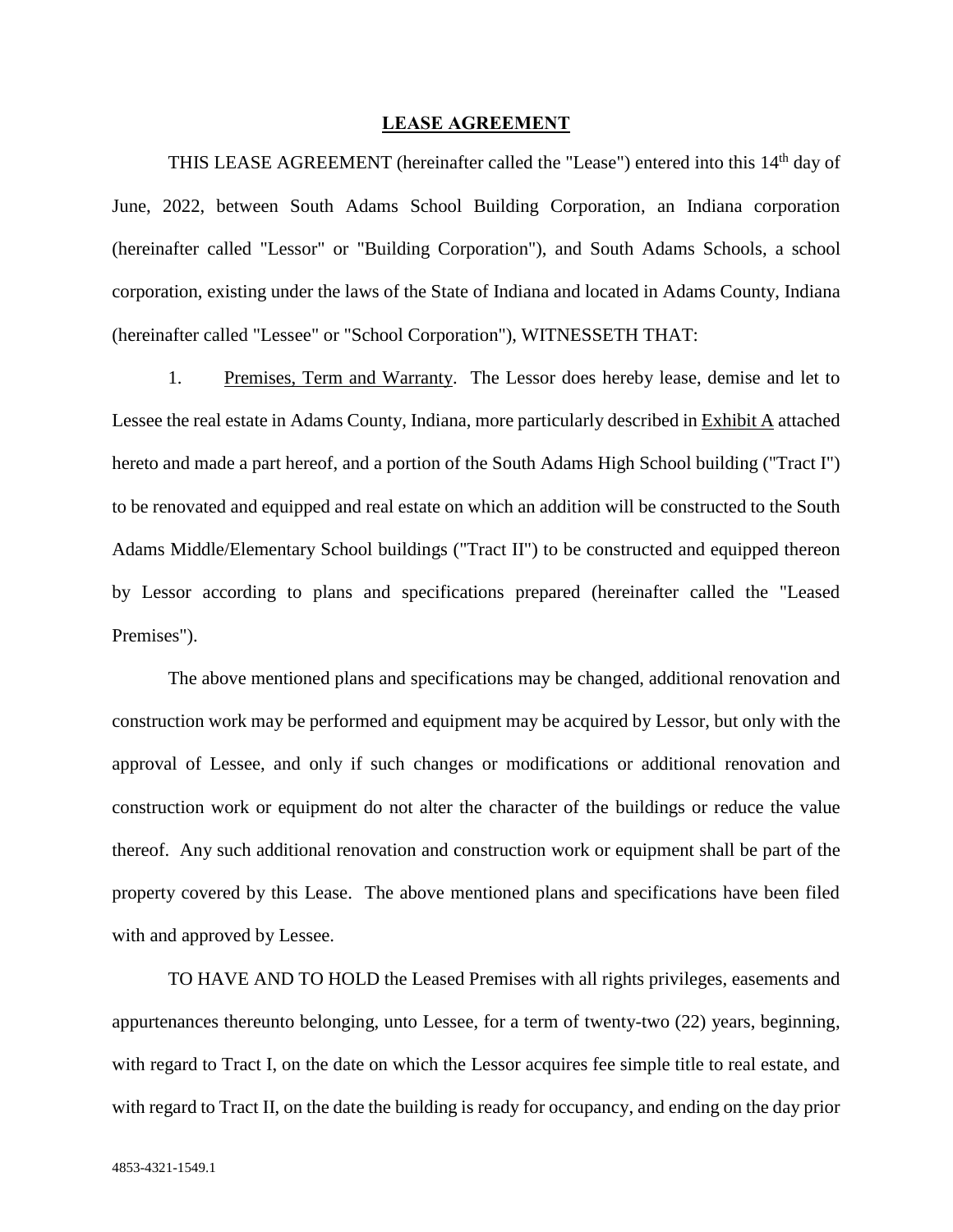to such date twenty-two (22) years thereafter. However, the term of this Lease will terminate at the earlier of (a) the exercise by the Lessee of the option to purchase the Leased Premises and the payment of the option price, or (b) the payment or defeasance of all first mortgage bonds issued (i) to finance the cost of the Leased Premises, (ii) to refund such first mortgage bonds, (iii) to refund such ad valorem property tax first mortgage refunding bonds, or (iv) to improve the Leased Premises.

With regard to Tract I, the date the Lessor acquires fee simple title to the real estate described in Exhibit A shall be endorsed on this Lease at the end hereof by parties hereto as soon as the same can be done after such acquisition, and such endorsement shall be recorded as an addendum to this Lease. The Lessor hereby represents that it is possessed of, or will acquire, a good and indefeasible estate in fee simple to the above described real estate, and Lessor warrants and will defend the same against all claims whatsoever not suffered or caused by the acts or omissions of Lessee or its assigns. The date the building is completed and ready for occupancy shall be endorsed on this Lease at the end hereof by the parties hereto as soon as the same can be done after such completion, and such endorsement shall be recorded as an addendum to this Lease.

With regard to Tract II, the date the buildings are completed and ready for occupancy shall be endorsed on this Lease at the end hereof by the parties hereto as soon as the same can be done after such completion, and such endorsement shall be recorded as an addendum to this Lease. The Lessor hereby represents that it is possessed of, or will acquire, a good and indefeasible estate in fee simple to the above described real estate, and Lessor warrants and will defend the same against all claims whatsoever not suffered or caused by the acts or omissions of Lessee or its assigns.

2. Rental Payments. The Lessee agrees to pay rental during renovation for Tract I in the amount of up to \$572,500 per payment payable on June 30 and December 31 beginning on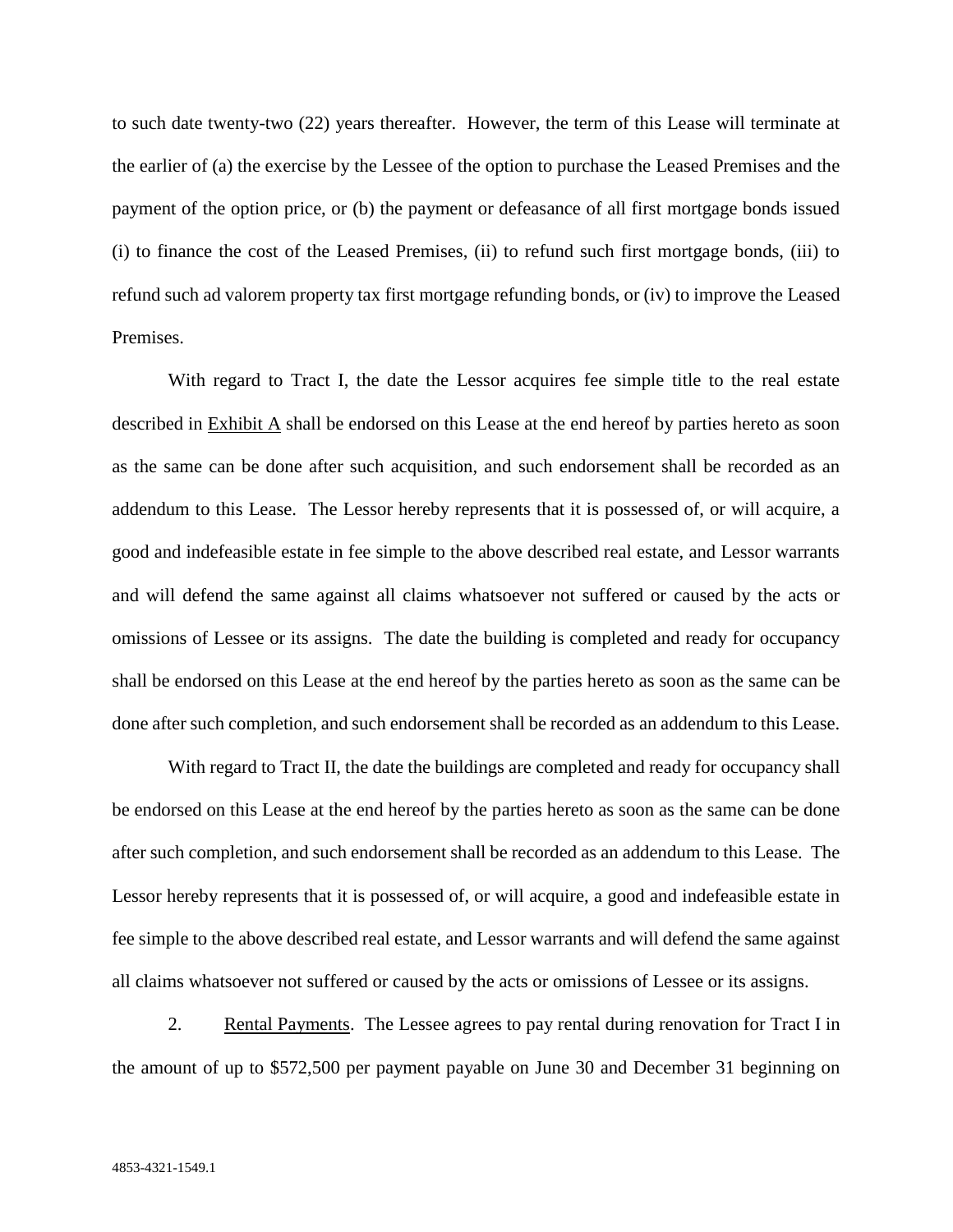June 30, 2023 until completion of renovation of Tract I. Thereafter, the Lessee agrees to pay rental for the Leased Premises at the rate of \$1,145,000 per year during the term of the Lease. The first rental installment shall be due on the day that the buildings to be renovated and constructed and equipped are completed and ready for occupancy or June 30, 2024, whichever is later. If the completion date is later than June 30, 2024, the first rental payment shall be in an amount calculated at the annual rate from the date of payment to the next June 30 or December 31. Thereafter, rental shall be payable in advance in semiannual installments of \$572,500 on June 30 and December 31 of each year. The last semiannual rental payment due before the expiration of this Lease shall be adjusted to provide for rental at the annual rate specified above from the date such installment is due to the date of the expiration of this Lease.

The Lessor and Lessee understand and agree that the obligation of the Lessee to pay the rental payments under this Lease shall constitute a current expense of the Lessee payable from its debt service fund or any other funds that are legally available for that purpose and shall not in any way be construed to be a debt of the Lessee in contravention of any applicable constitutional or statutory limitation.

All rentals payable under the terms of this Lease shall be paid by the Lessee to the bank selected as Trustee (hereinafter called the "Trustee") under the Trust Indenture between the Trustee and the Lessor (hereinafter called the "Indenture") or to such other bank or trust company as may from time to time succeed such bank as Trustee under the Indenture securing the first mortgage bonds to be issued by the Lessor to finance the Leased Premises. All payments so made by the Lessee shall be considered as payment to the Lessor of the rentals payable hereunder. The bank selected as Trustee shall be endorsed on this Lease at the end hereof by the parties hereto as soon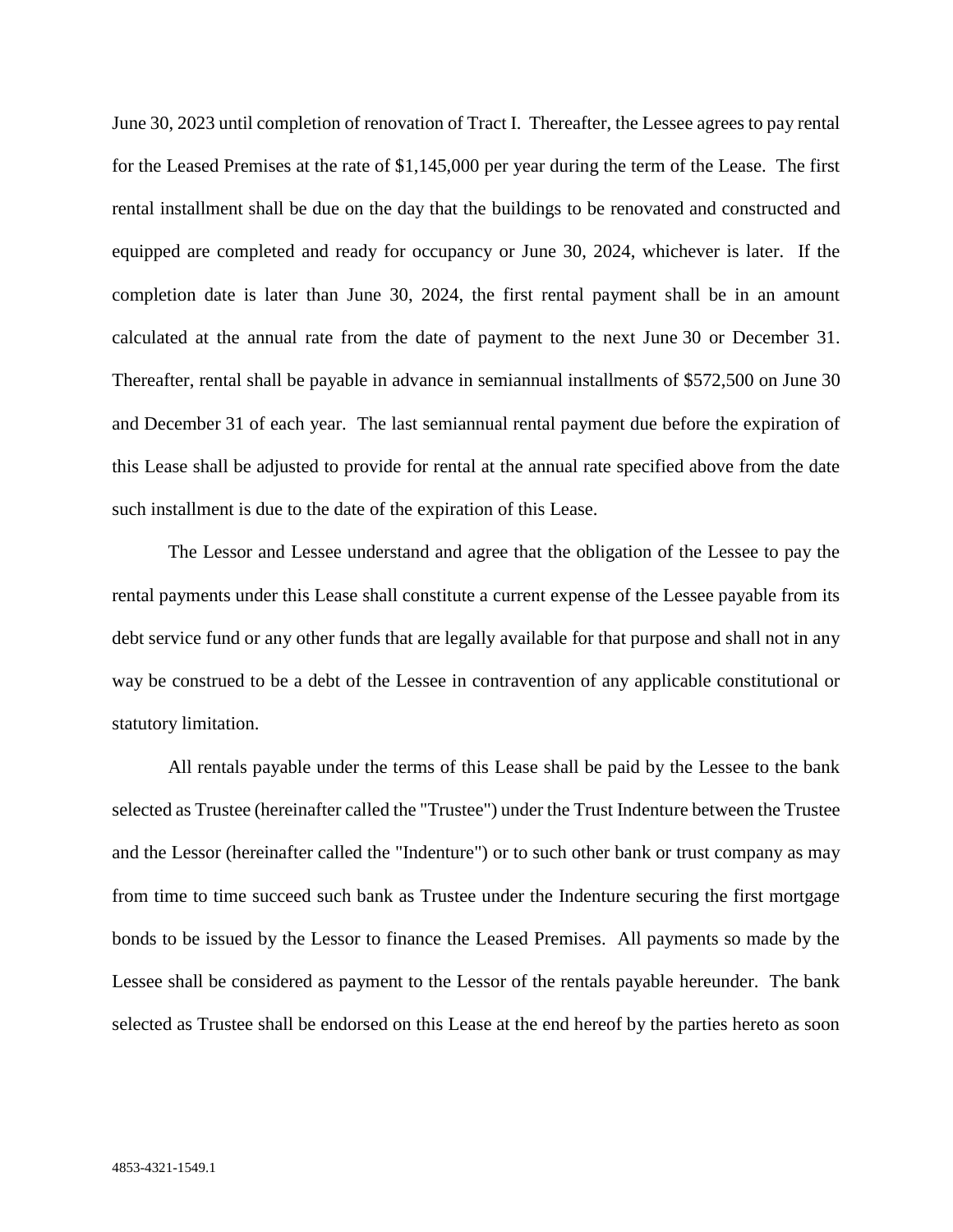as the same can be done after selection, and such endorsement shall be recorded as an addendum to this Lease.

After the sale of the first mortgage bonds issued to finance the acquisition and renovation and construction of the Leased Premises, the annual rental provided for in the first paragraph of this Section 2 shall be reduced to an amount equal to the multiple of \$1,000 next higher than the sum of principal and interest due on such bonds in each twelve-month period ending on January 15 in order to pay the debt service when due, plus Five Thousand Dollars (\$5,000) payable in semiannual installments. Such amount of reduced annual rental shall be endorsed on this Lease at the end hereof by the parties hereto as soon as the same can be done after the sale of said bonds and such endorsement shall be recorded as an addendum to this Lease.

3. Additional Rental Payments. The Lessee shall pay as further rental for the Leased Premises all taxes and assessments levied against or on account of the Leased Premises and/or the receipt of lease rental payments. Any and all such payments shall be made and satisfactory evidence of such payments in the form of receipts shall be furnished to the Lessor by the Lessee, at least three (3) days before the last day upon which the same must be paid to avoid delinquency. In case the Lessee shall in good faith desire to contest the validity of any such tax or assessment, and shall so notify the Lessor, and shall furnish bond with surety to the approval of the Lessor conditioned for the payment of the charges so desired to be contested and all damages or loss resulting to the Lessor from the nonpayment thereof when due, the Lessee shall not be obligated to pay the same until such contests shall have been determined. The Lessee shall pay as further rental the amount calculated by or for Lessor as the amount required to be rebated or paid as a penalty in lieu of rebate to the United States Treasury, after taking into account other available moneys, to prevent the first mortgage bonds issued to finance the acquisition and renovation and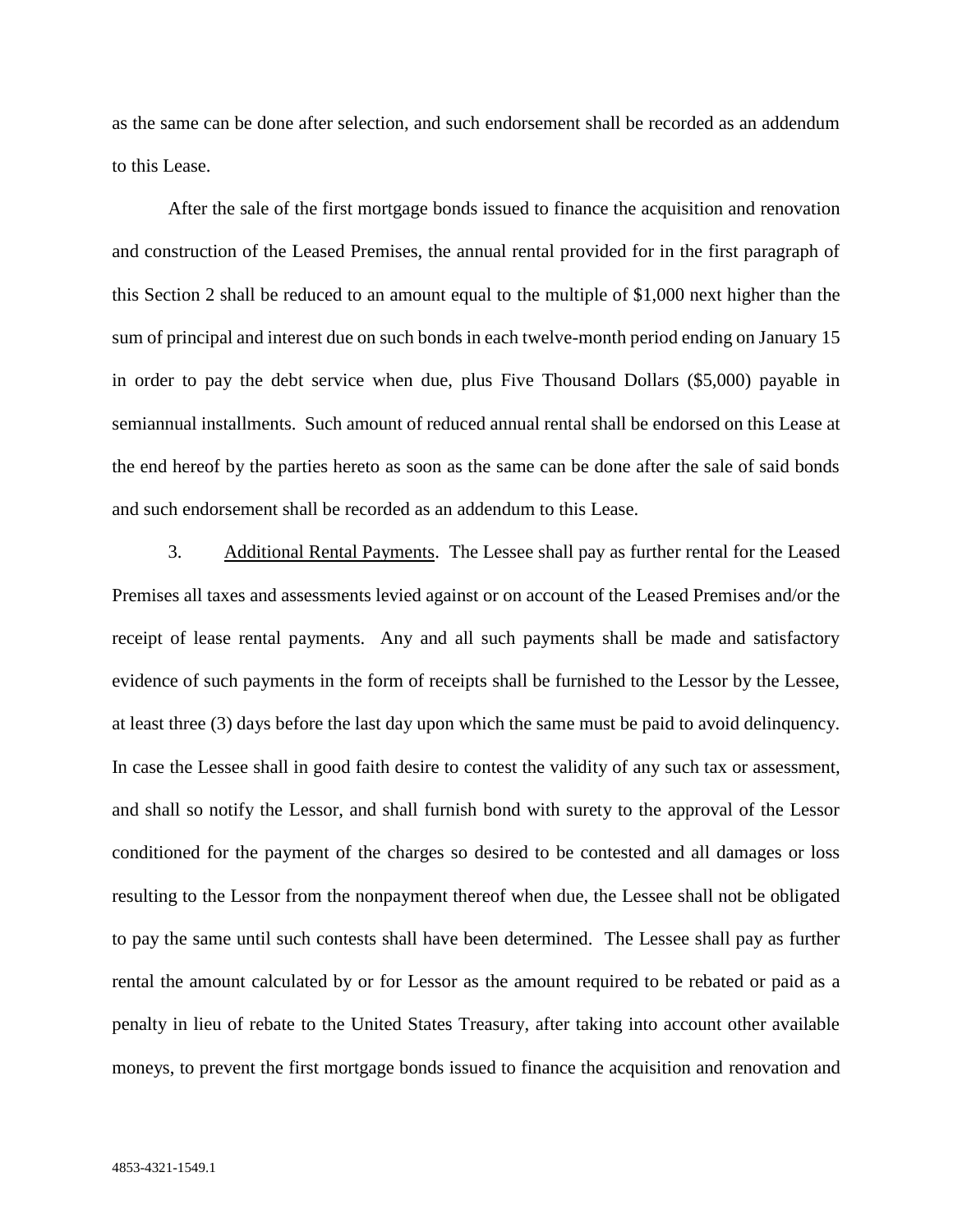construction of the Leased Premises from becoming arbitrage obligations under Section 148 of the Internal Revenue Code of 1986, as amended.

4. Abatement of Rent. In the event the Leased Premises shall be partially or totally destroyed, whether by fire or any other casualty, or are taken under the exercise of the power of eminent domain, so as to render them unfit, in whole or part, for use or occupancy by the Lessee, it shall then be the obligation of the Lessor to restore and rebuild the Leased Premises as promptly as may be done, unavoidable strikes and other causes beyond the control of the Lessor excepted; provided, however, that the Lessor shall not be obligated to expend on such restoration or rebuilding more than the amount of the proceeds received by the Lessor from the insurance provided for in Section 6 hereof or the condemnation proceeds received by the Lessor, whichever is applicable.

If there is in force on the date of partial or total destruction or taking, insurance on the Leased Premises and the rental value thereof, in accordance with the provisions of Section 6 hereof, the rent shall be abated for the period during which the Leased Premises or any part thereof are unfit or unavailable for occupancy and shall be in proportion to the percentage of floor area which is unfit or unavailable for occupancy.

5. Maintenance, Alterations and Repairs. The Lessee assumes all responsibility for maintenance, repairs and alterations to the Leased Premises. At the end of the term, Lessee shall deliver the Leased Premises to Lessor in as good condition as at the beginning of the term, reasonable wear and tear only excepted. Equipment or other personal property which becomes worn out or obsolete may be discarded or sold by Lessee. The proceeds of the sale of any personal property shall be paid to the Trustee. Lessee may trade in any obsolete or worn out personal property or replacement property which replacement property will belong to Lessee upon payment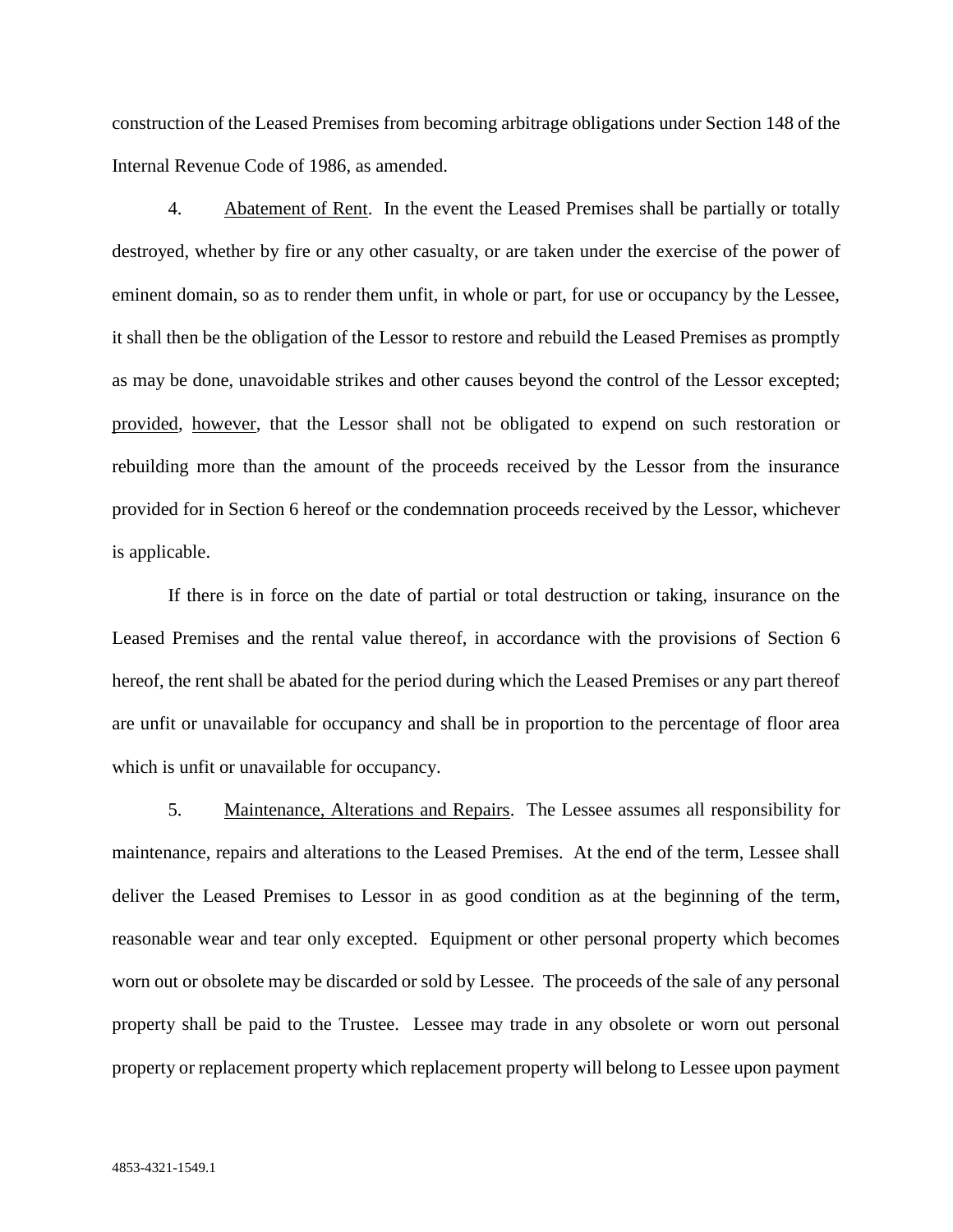to the Trustee of an amount equal to the trade-in value of such property. Lessee need not replace worn out or obsolete personal property, but may replace such property at its own expense, and the replacement property shall belong to Lessee.

6. Insurance. Lessee, at its own expense, will, during the full term of the Lease, keep the Leased Premises insured against physical loss or damage, however caused, with such exceptions as are ordinarily required by insurers of buildings or facilities of a similar type, with good and responsible insurance companies acceptable to Lessor. Such insurance shall be in an amount equal to one hundred percent (100%) of the full replacement cost of the Leased Premises. During the full term of this Lease, Lessee will also, at its own expense, maintain rent or rental value insurance in amount equal to the full rental value of the Leased Premises for a period of two (2) years against physical loss or damage of the type insured against pursuant to the preceding requirements of this clause. During the full term of this Lease, Lessee will also, at its own expense, carry combined bodily injury insurance, including accidental death, and property damage with reference to the Leased Premises in an amount not less than One Million Dollars (\$1,000,000) on account of each occurrence with one or more good and responsible insurance companies. The public liability insurance required herein may be by blanket insurance policy or policies.

The proceeds of the public liability insurance required herein (after payment of expenses incurred in the collection of such proceeds) shall be applied toward extinguishment or satisfaction of the liability with respect to which such insurance proceeds are paid. Such policies shall be for the benefit of persons having an insurable interest in the Leased Premises, and shall be made payable to the Lessor or to such other person or persons as the Lessor may designate. Such policies shall be countersigned by an agent of the insurer authorized to do business in the State of Indiana, and such policies (or certificates of insurance for each policy) and the certificate of the architect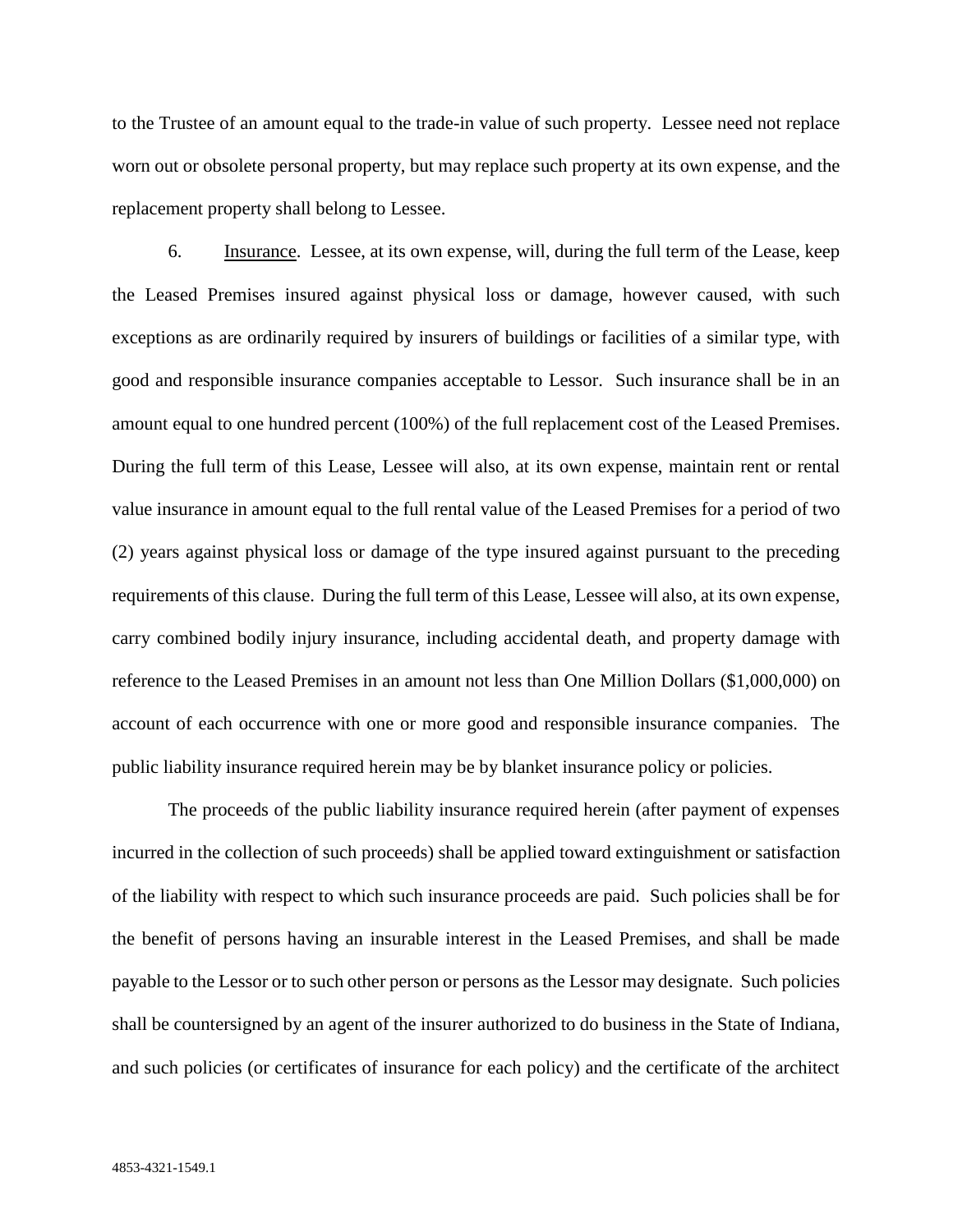or engineer hereinbefore referred to shall be deposited with the Lessor. If, at any time, the Lessee fails to maintain insurance in accordance with this Section, such insurance may be obtained by the Lessor and the amount paid therefor shall be added to the amount of rental payable by the Lessee under this Lease; provided, however, that the Lessor shall be under no obligation to obtain such insurance and any action or non-action of the Lessor in this regard shall not relieve the Lessee of any consequence of its default in failing to obtain such insurance, including its obligation to continue the rental payments in case of total or partial destruction of the buildings as provided in Section 4 hereof.

7. Eminent Domain. If title to or the temporary use of the Leased Premises, or any part thereof, shall be taken under the exercise of the power of eminent domain by any governmental body or by any person, firm or corporation acting under governmental authority, any net proceeds received from any award made in such eminent domain proceedings (after payment of expenses incurred in such collection) shall be paid to and held by Lessor.

Such proceeds shall be applied in one or more of the following ways:

- (a) The restoration of the Leased Premises to substantially the same condition as it existed prior to the exercise of said power of eminent domain, or
- (b) The acquisition, by construction or otherwise, of other improvements suitable for the Lessee's operations on the Leased Premises and which are in furtherance of the purposes of Indiana Code, Title 20, Article 47, Chapter 3 (which improvements shall be deemed a part of the Leased Premises and available for use and occupancy by the Lessee without the payment of any rent other than as herein provided, to the same extent as if such other improvements were specifically described herein and demised hereby).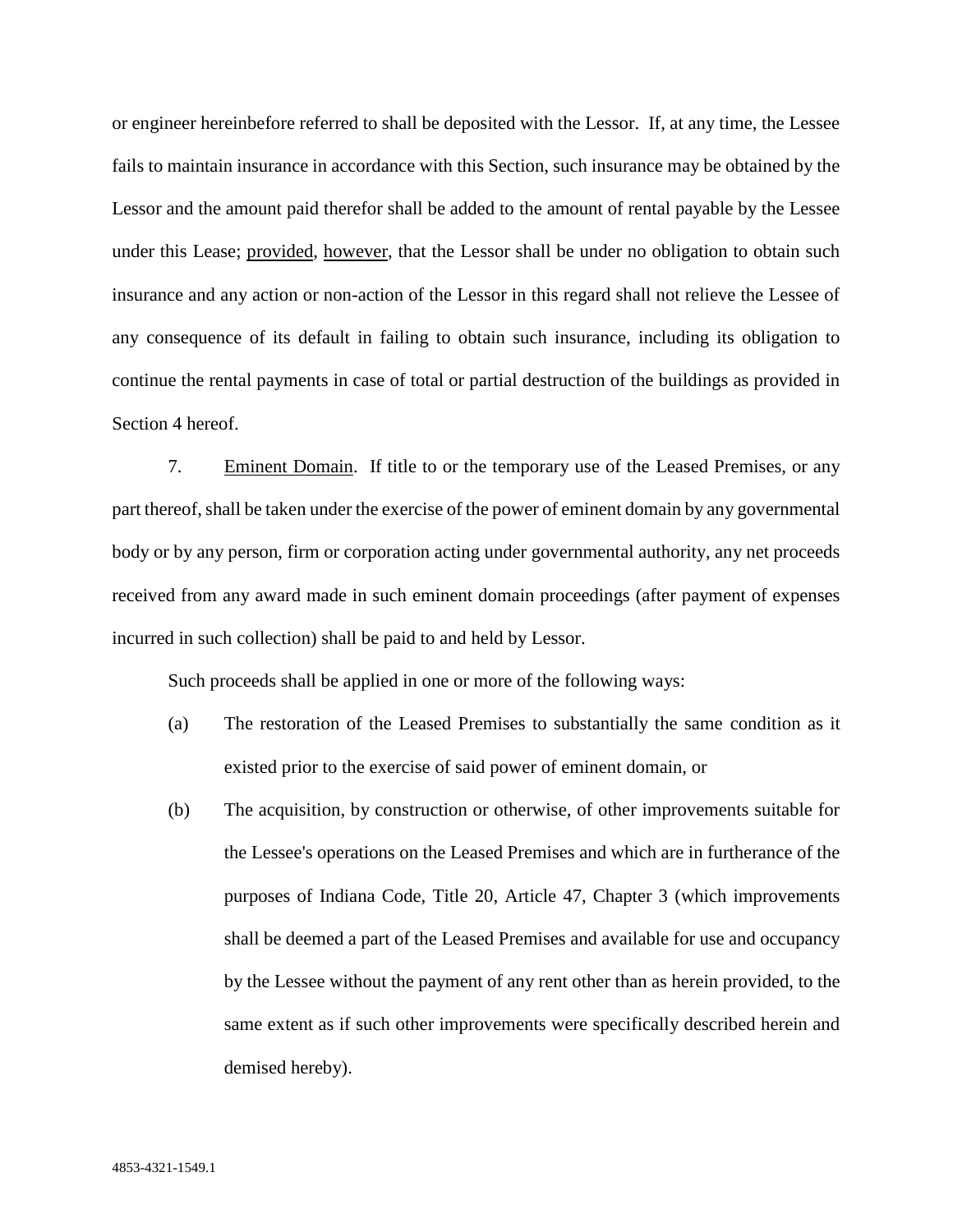Within ninety (90) days from the date of entry of a final order in any eminent domain proceedings granting condemnation, the Lessee shall direct Lessor in writing as to which of the ways specified in this Section the Lessee elects to have the net proceeds of the condemnation award applied. Any balance of the net proceeds of the award in such eminent domain proceedings not required to be applied for the purposes specified in subsections (a) or (b) above shall be deposited by Lessor in the Sinking Fund held by the Trustee under the Indenture.

Lessor shall cooperate fully with the Lessee in the handling and conduct of any prospective or pending condemnation proceedings with respect to the Leased Premises or any part thereof and will to the extent it may lawfully do so permit the Lessee to litigate in any such proceedings in its own name or in the name and on behalf of the Lessor. In no event will Lessor voluntarily settle or consent to the settlement of any prospective or pending condemnation proceedings with respect to the Leased Premises or any part thereof without the written consent of the Lessee, which consent shall not be unreasonably withheld.

8. General Covenants. The Lessee shall not assign this Lease or sublet the Leased Premises herein described without the written consent of Lessor. Lessee shall use and maintain the Leased Premises in accordance with the laws and ordinances of the United States of America, the State of Indiana, and all other proper governmental authorities. The Lessee covenants that in any contracts entered into by the Lessee providing for the use of the Leased Premises, which involve the conduct of a separate trade or business, (a) the Leased Premises would be used only (i) by a Governmental Unit within the meaning of Section 141 of the Internal Revenue Code of 1986 or (ii) by non-Governmental Units on the same basis as other members of the general public or (b) would not in the aggregate result in payments to the Lessee in an amount in excess of 5% of the principal of and interest on the first mortgage bonds issued under the Indenture.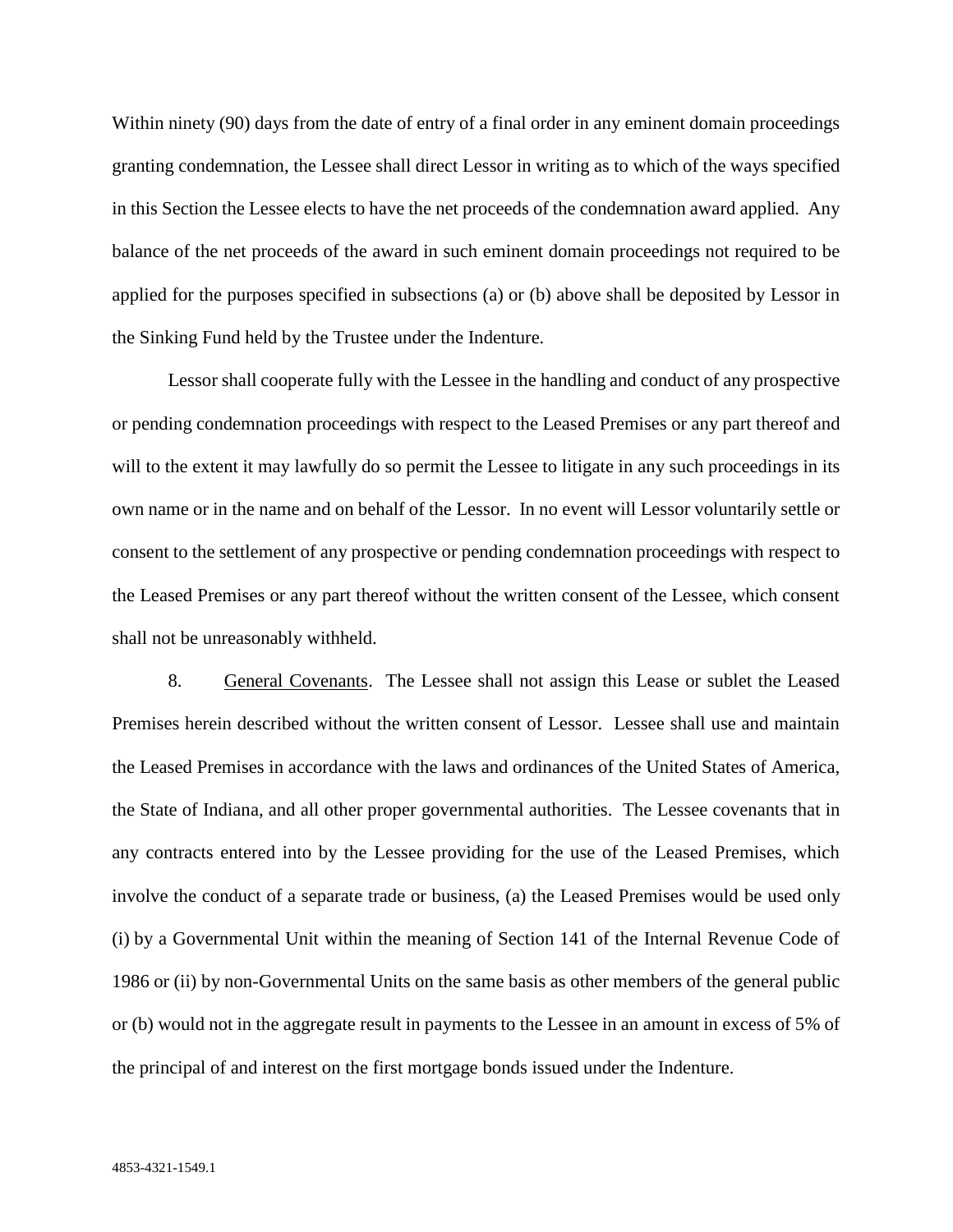9. Option to Renew. Lessor hereby grants to Lessee the right and option to renew this Lease for a further like or lesser term upon the same or like conditions as herein contained, and applicable to the portion of the premises for which the renewal applies, and Lessee shall exercise this option by written notice to Lessor given upon any rental payment date prior to the expiration of this Lease.

10. Option to Purchase. Lessor hereby grants to Lessee the right and option, on any rental payment date, upon sixty (60) days' written notice to Lessor, to purchase the Leased Premises at a price equal to the amount required to enable Lessor to liquidate by paying all indebtedness, including all premiums payable on the redemption thereof and accrued and unpaid interest, and by paying the expenses and charges of liquidation. In no event, however, shall such purchase price exceed the capital actually invested in such property by Lessor represented by outstanding securities or existing indebtedness plus the cost of transferring the property and liquidating the Lessor. The phrase "capital actually invested" as used herein shall be construed to include, but not by way of limitation, the following amounts expended by the Lessor: organization and incorporation expenses, financing costs, carry charges, legal fees, architects' fees and reasonable costs and expenses incidental thereto.

Upon request of the Lessee made not less than sixty (60) days prior thereto, the Lessor agrees to furnish an itemized statement setting forth the amount required to be paid by the Lessee on the next rental payment date in order to purchase the Leased Premises in accordance with the preceding paragraph. Upon the exercise of the option to purchase granted herein, Lessor will upon payment of the option price deliver, or cause to be delivered, to the Lessee documents conveying to the Lessee all of the Lessor's title to the property being purchased, as such property then exists, subject to the following: (i) those liens and encumbrances (if any) to which title to said property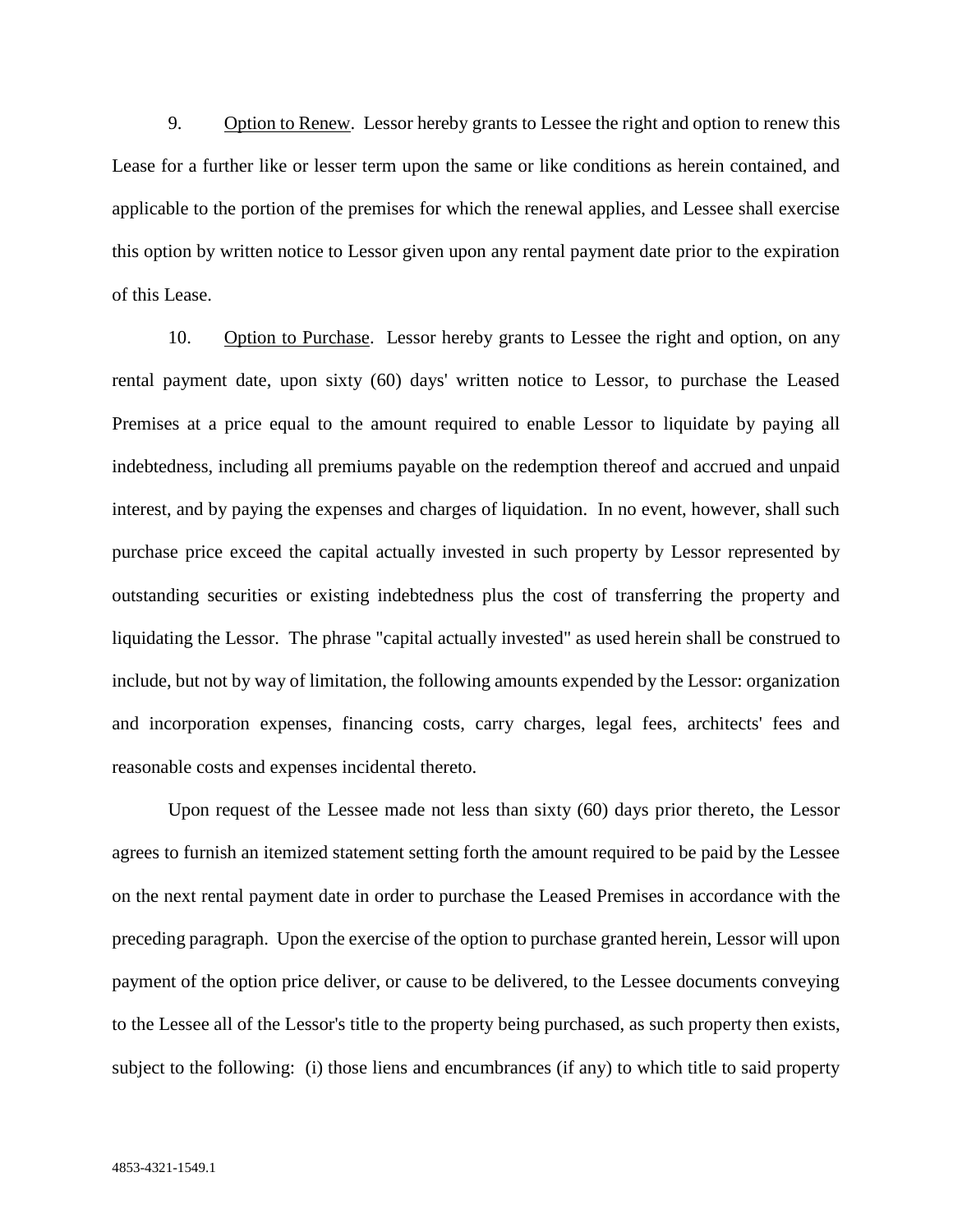was subject when conveyed to Lessor; (ii) those liens and encumbrances created by the Lessee or to the creation or suffering of which the Lessee consented, and liens for taxes or special assessments not then delinquent; and (iii) those liens and encumbrances on its part contained in this Lease.

In the event of purchase of the Leased Premises by the Lessee or conveyance of the same to the Lessee, the Lessee shall procure and pay for all surveys, title searches, abstracts, title policies and legal services that may be required, and shall furnish at the Lessee's expense all documentary stamps or tax payments required for the transfer of title.

Nothing contained herein shall be construed to provide that Lessee shall be under any obligation to purchase the Leased Premises, or under any obligation in respect to the creditors, shareholders, or security holders of the Lessor.

11. Transfer to Lessee. In the event the Lessee has not exercised its option to renew in accordance with the provisions of Section 9 hereof, and has not exercised its option to purchase the Leased Premises in accordance with the provisions of Section 10 hereof, and upon the full discharge and performance by the Lessee of its obligations under this Lease, the Leased Premises shall thereupon become the absolute property of the Lessee and upon the Lessee's request, Lessor shall execute proper instruments conveying to the Lessee all of Lessor's title thereto.

12. Defaults. If the Lessee shall default (a) in the payment of any rentals or other sums payable to the Lessor hereunder, or in the payment of any other sum herein required to be paid for the Lessor; or (b) in the observance of any other covenant, agreement or condition hereof, and such default shall continue for sixty (60) days after written notice to correct the same; then, in any or either of such events, the Lessor may proceed to protect and enforce its rights by suit or suits in equity or at law in any court of competent jurisdiction, whether for specific performance of any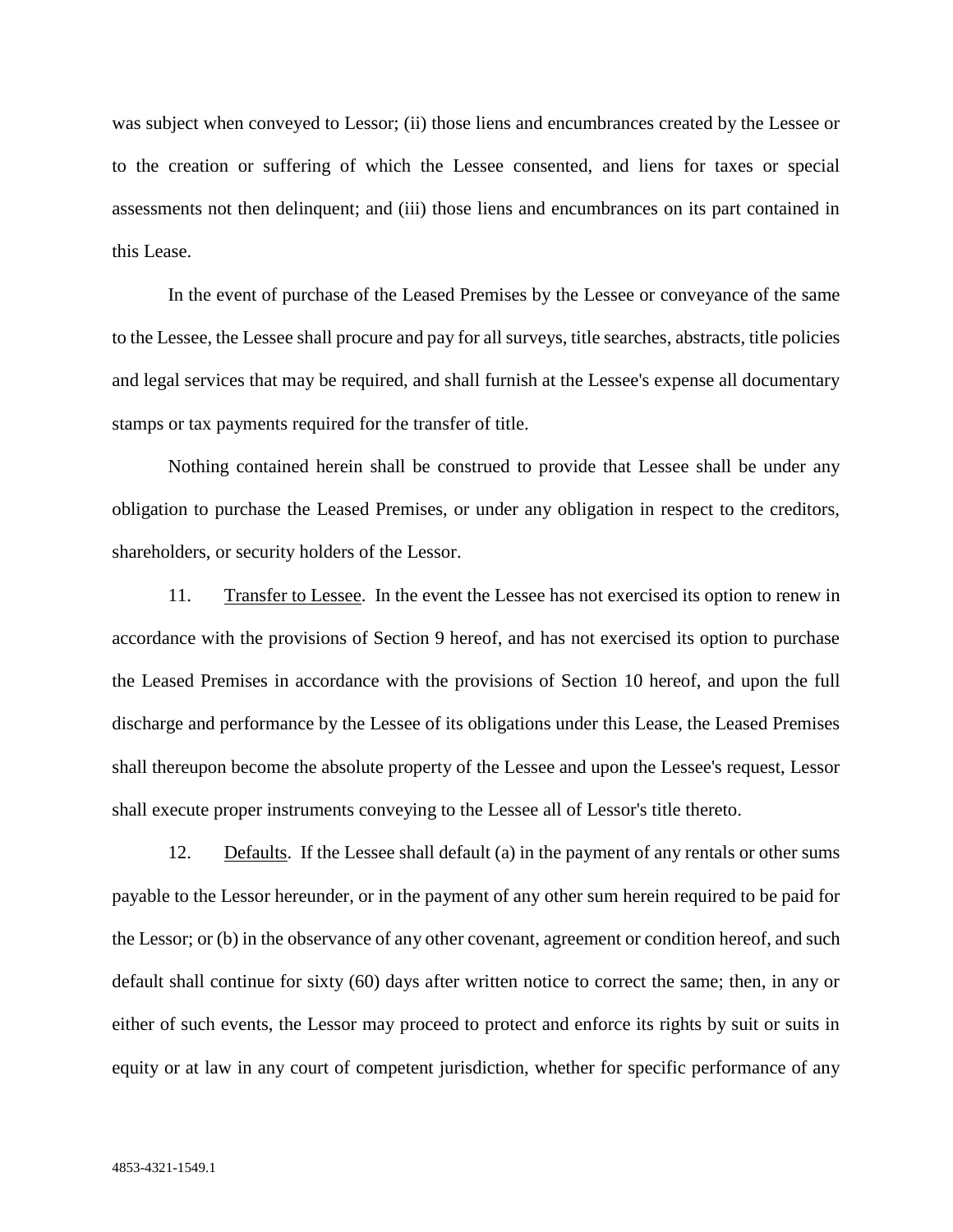covenant or agreement contained herein, or for the enforcement of any other appropriate legal or equitable remedy; file a claim with the Treasurer of the State of Indiana for an amount equal to any amount in default, and may authorize or delegate the authority to file such claim; or the Lessor, at its option, without further notice, may terminate the estate and interest of the Lessee hereunder, and it shall be lawful for the Lessor forthwith to resume possession of the Leased Premises and the Lessee covenants to surrender the same forthwith upon demand.

The exercise by the Lessor of the above right to terminate this Lease shall not release the Lessee from the performance of any obligation hereof maturing prior to the Lessor's actual entry into possession. No waiver by the Lessor of any right to terminate this Lease upon any default shall operate to waive such right upon the same or other default subsequently occurring.

13. Notices. Whenever either party shall be required to give notice to the other under this Lease, it shall be sufficient service of such notice to deposit the same in the United States mail, in an envelope duly stamped, registered and addressed to the other party or parties at the following addresses: (a) to Lessor: South Adams School Building Corporation, Attention: President, 147 South Second Street, Decatur, Indiana 46733; (b) to Lessee: South Adams Schools, Attention: Superintendent, 1075 Starfire Way, Berne, Indiana 46711; (c) to Trustee: at the address shown on the Addendum referred to in the first paragraph of Section 2 hereof.

Lessor and Lessee may by notice given hereunder, designate any further or different addresses to which subsequent notices, certificates, requests or other communications shall be sent.

14. Successors or Assigns. All covenants of this Lease, whether by Lessor or Lessee, shall be binding upon the successors and assigns of the respective parties hereto.

15. Construction of Covenants. Lessor was organized for the purpose of renovating and constructing and erecting school buildings and leasing the same to Lessee under the provisions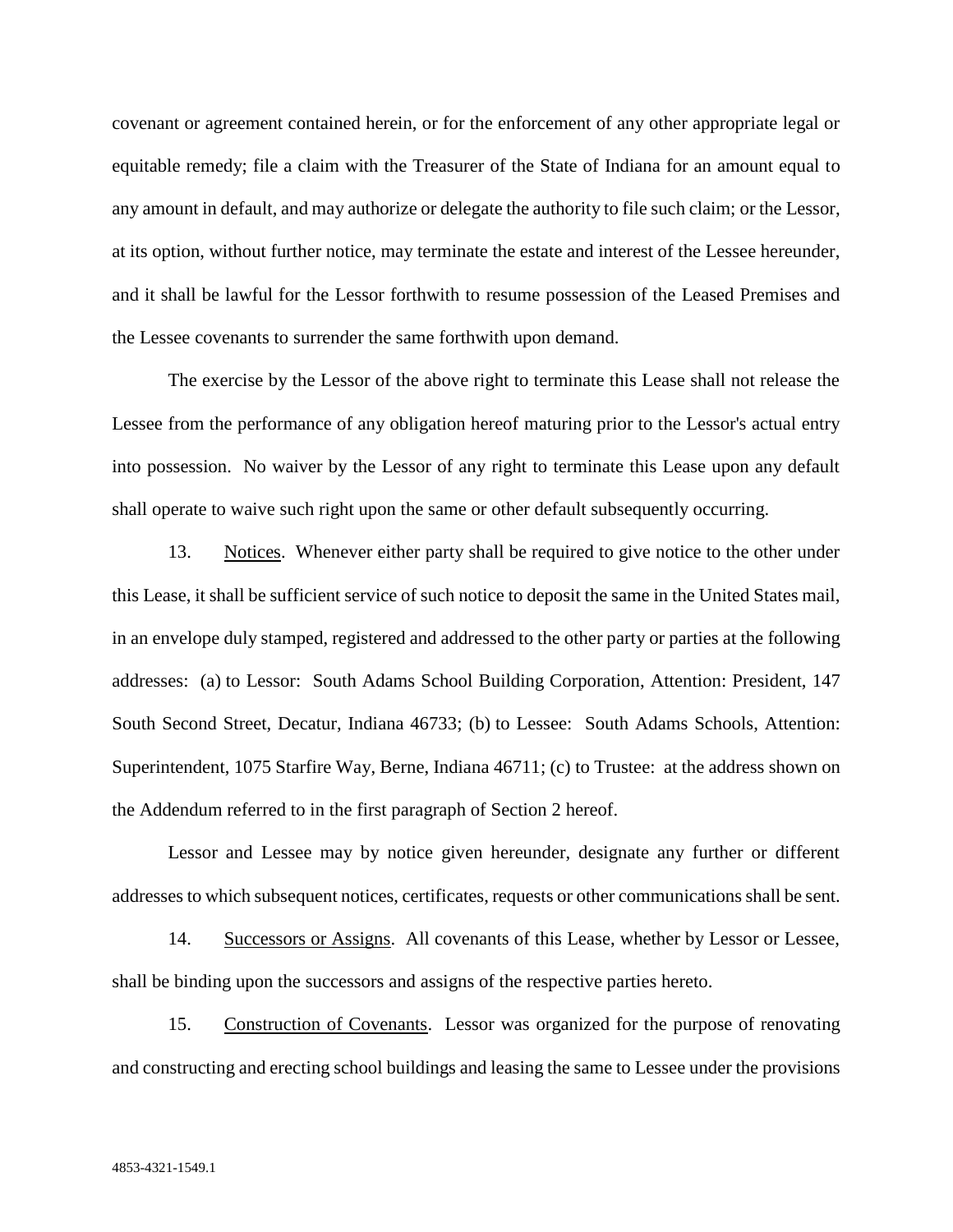of Indiana Code, Title 20, Article 47, Chapter 3. All provisions herein contained shall be construed in accordance with the provisions of said statutes, and to the extent of inconsistencies, if any, between the covenants and agreements in this Lease and the provisions of said statutes, said statutes shall be deemed to be controlling and binding upon Lessor and Lessee.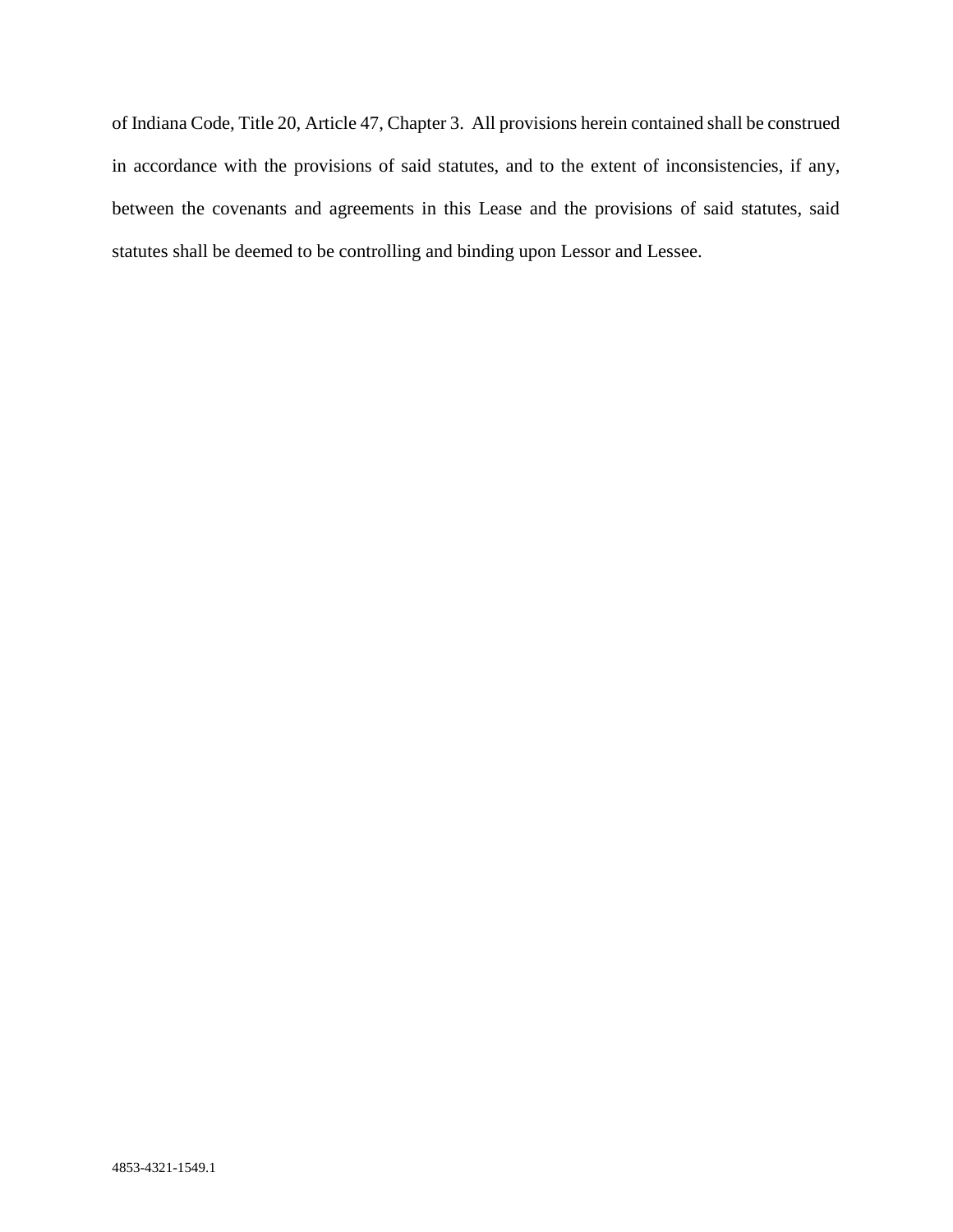IN WITNESS WHEREOF, the parties hereto have caused this Lease to be executed for and on their behalf the day and year first hereinabove written.

## SOUTH ADAMS SCHOOL BUILDING **CORPORATION**

By: \_\_\_\_\_\_\_\_\_\_\_\_\_\_\_\_\_\_\_\_\_\_\_\_\_\_\_, President

Attest:

\_\_\_\_\_\_\_\_\_\_\_\_\_\_\_\_\_\_\_\_\_, Secretary

*[Signature Page to Lease Agreement]*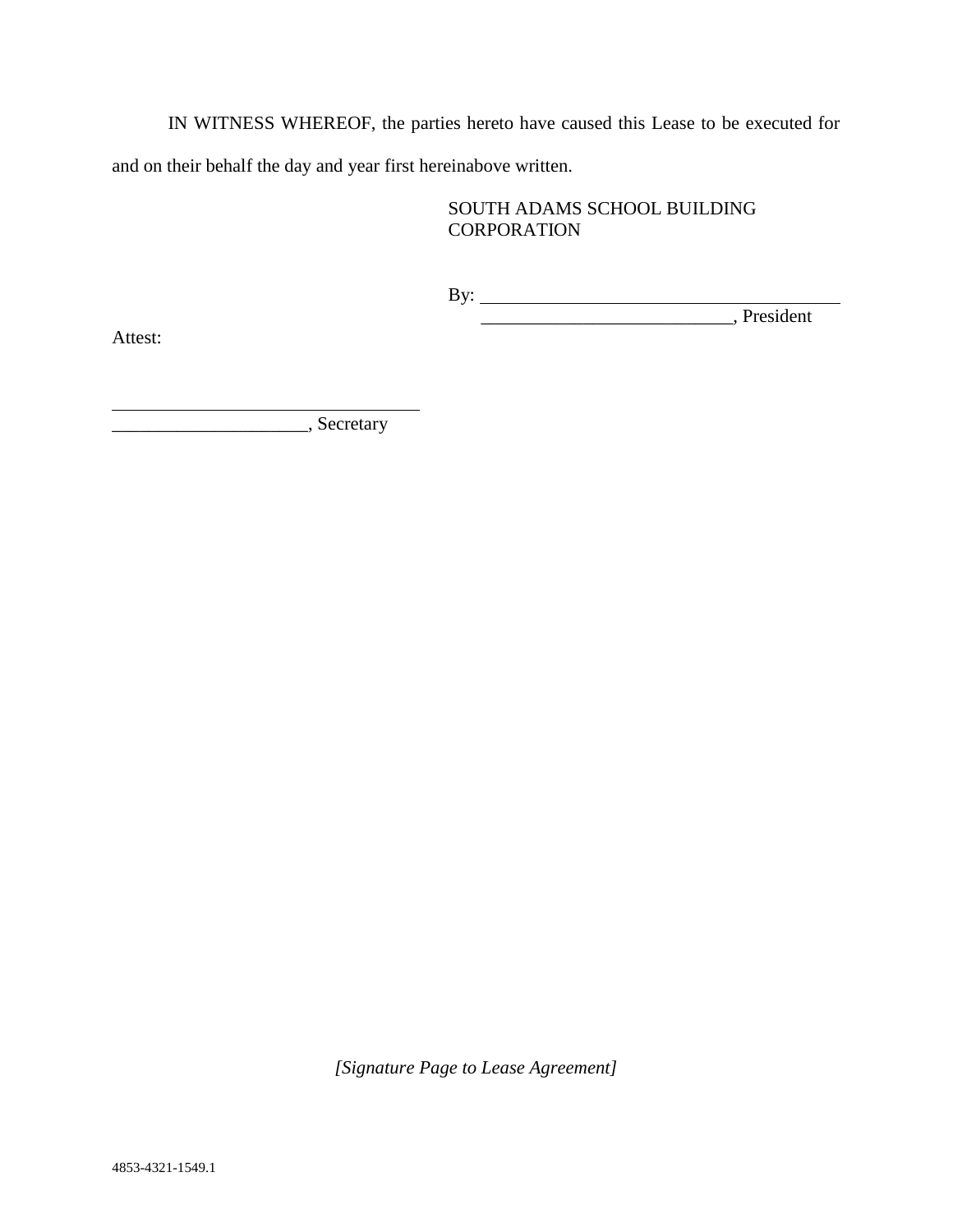# SOUTH ADAMS SCHOOLS

By:

\_\_\_\_\_\_\_\_\_\_\_\_\_\_\_\_\_\_\_\_\_\_\_\_\_\_, President

Board of School Trustees

Attest:

By:

\_\_\_\_\_\_\_\_\_\_\_\_\_\_\_\_\_\_\_, Secretary

Board of School Trustees

*[Signature Page to Lease Agreement]*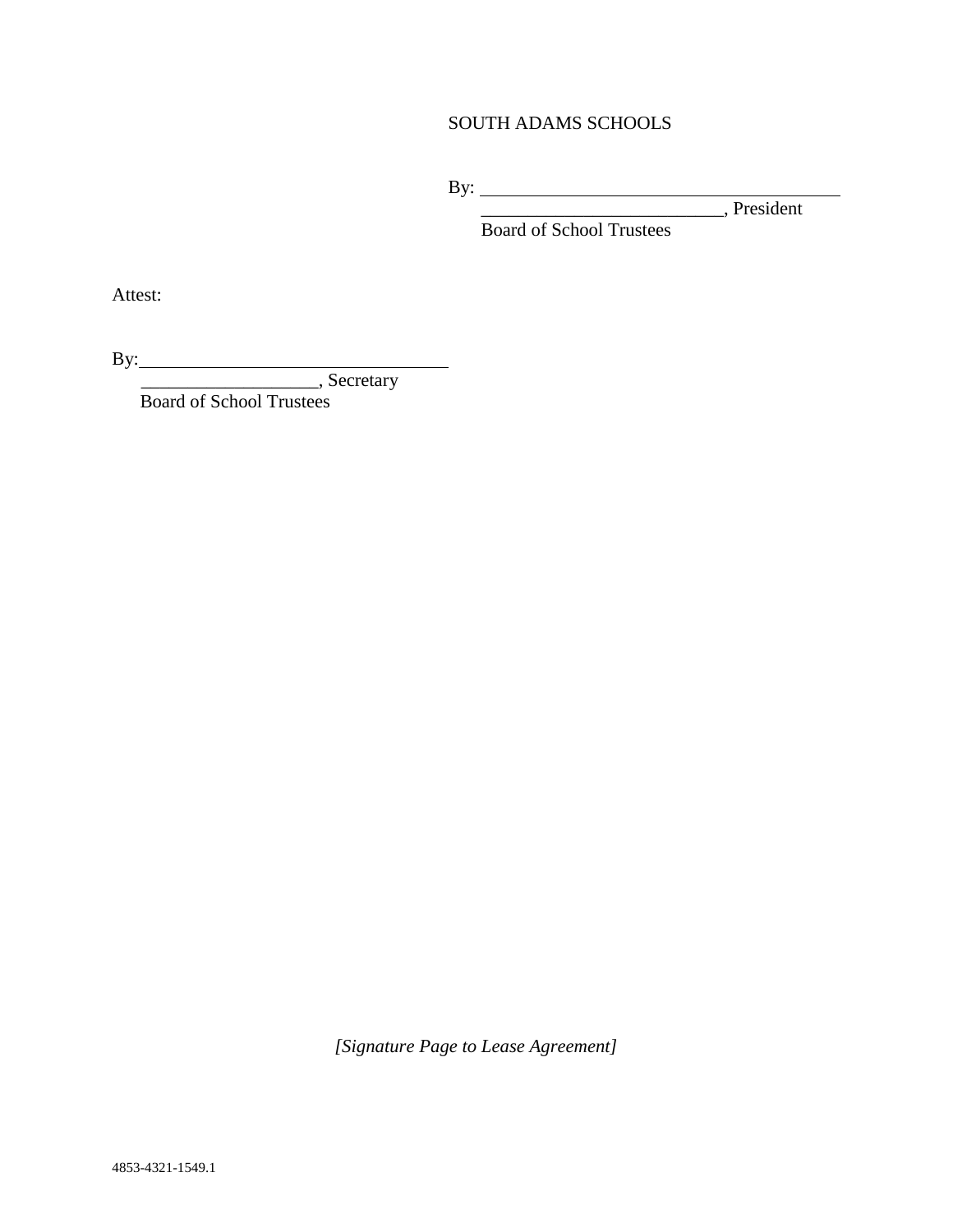STATE OF INDIANA (1)  $)$  SS: COUNTY OF ADAMS )

Before me, the undersigned, a Notary Public in and for said County and State, personally appeared \_\_\_\_\_\_\_\_\_\_\_\_\_\_\_\_\_\_\_\_ and \_\_\_\_\_\_\_\_\_\_\_\_\_\_\_\_\_\_\_\_\_\_\_, personally known to me to be the President and Secretary, respectively, of the Board of Directors of South Adams School Building Corporation, and acknowledged the execution of the foregoing Lease for and on behalf of said building corporation.

WITNESS my hand and notarial seal this \_\_\_\_\_\_\_ day of June, 2022.

(Written Signature)

My Commission Number:

(Printed Name) Notary Public

(Seal)

My Commission Expires: My County of Residence: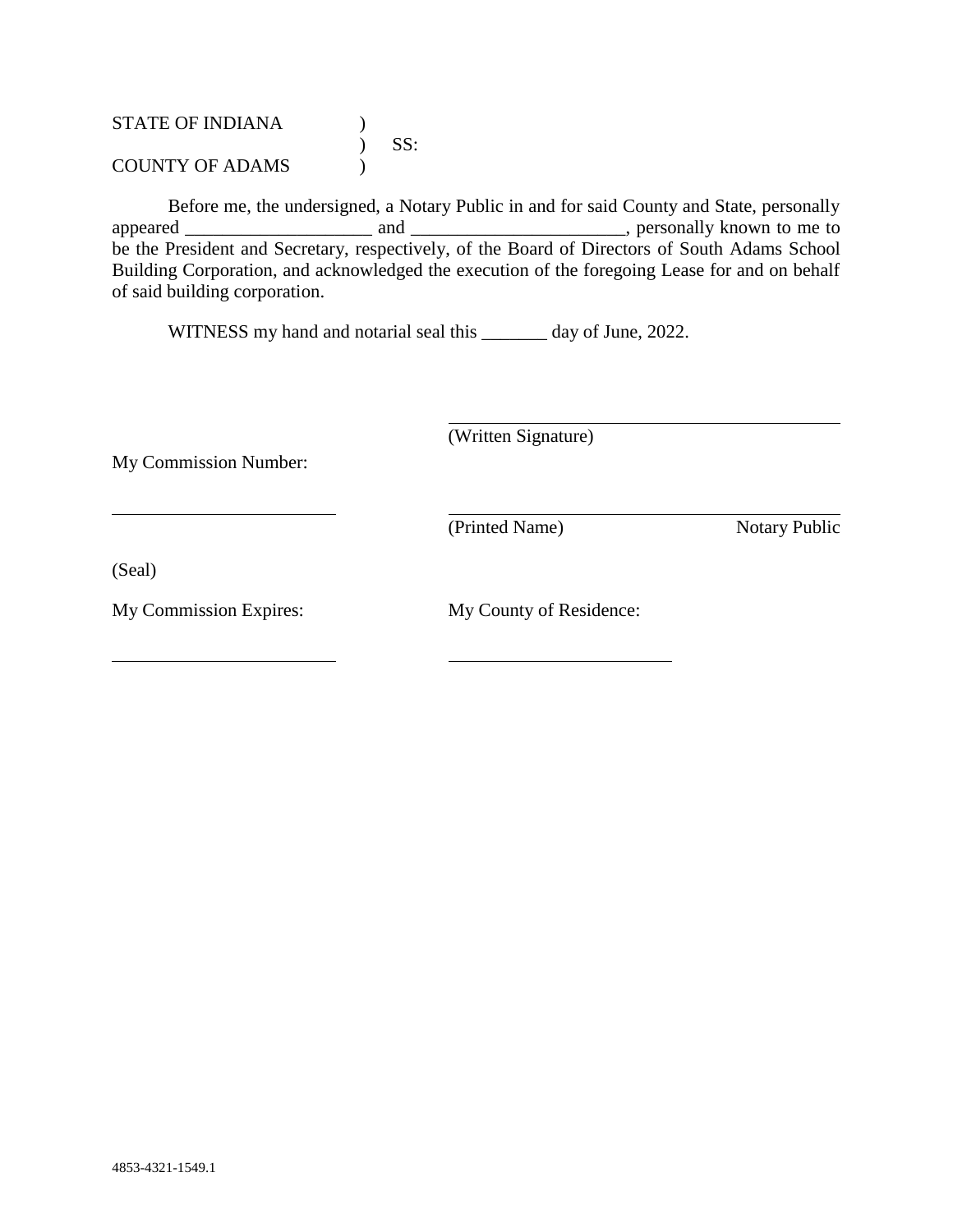STATE OF INDIANA (1)  $)$  SS: COUNTY OF ADAMS (1)

Before me, the undersigned, a Notary Public in and for said County and State, personally appeared \_\_\_\_\_\_\_\_\_\_\_\_\_\_\_\_\_\_\_\_\_\_\_\_ and \_\_\_\_\_\_\_\_\_\_\_\_\_\_\_\_\_\_\_\_\_\_, personally known to me to be the President and Secretary, respectively, of the Board of School Trustees of South Adams Schools, and acknowledged the execution of the foregoing Lease for and on behalf of said school corporation.

WITNESS my hand and notarial seal this \_\_\_\_\_\_ day of June, 2022.

(Written Signature)

My Commission Number:

(Printed Name) Notary Public

(Seal)

My Commission Expires: My County of Residence: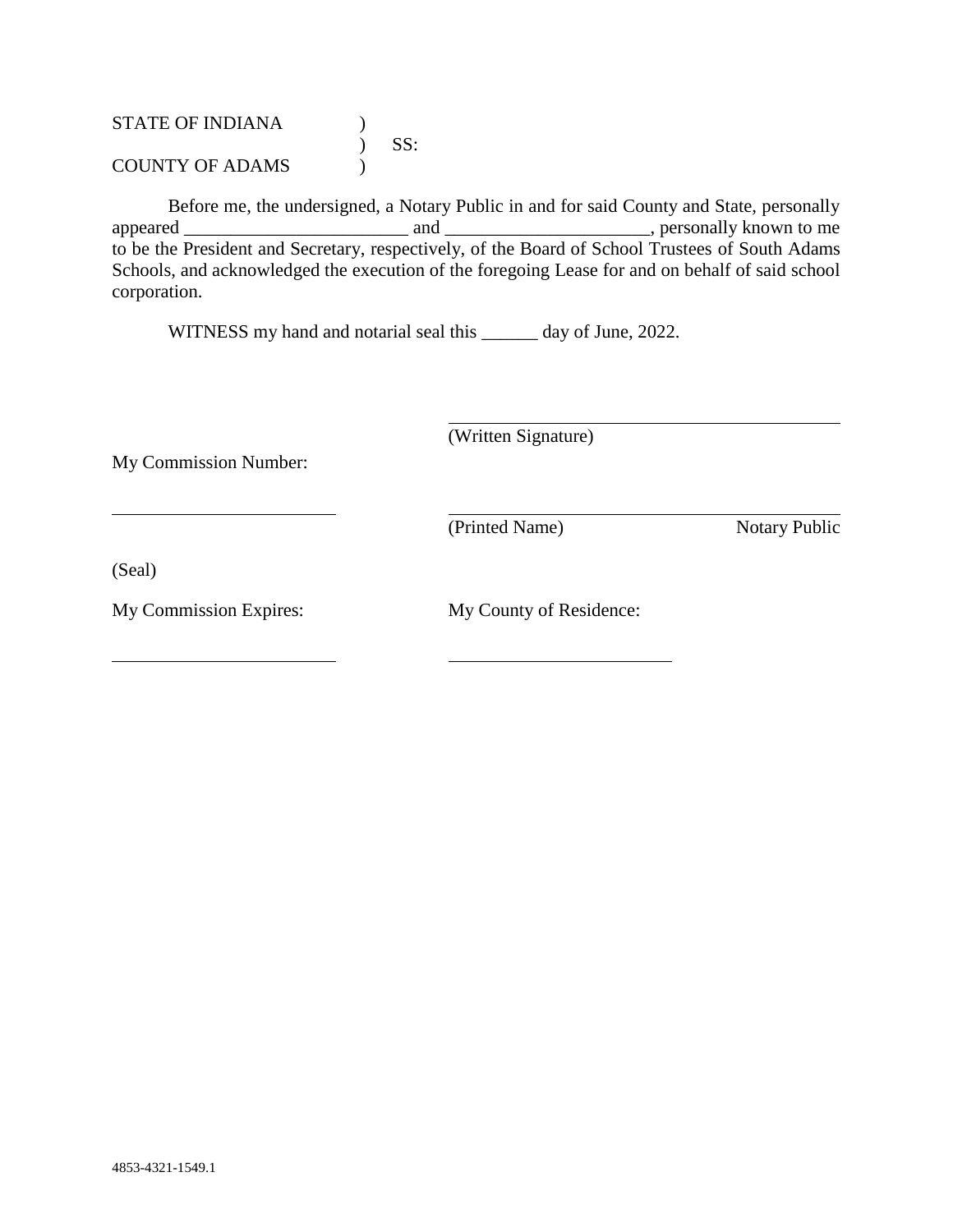#### **EXHIBIT A**

#### **LEGAL DESCRIPTION**

The Leased Premises shall consist of a portion of South Adams High School ("Tract I") and real estate on which an addition will be constructed to the South Adams Middle/Elementary School buildings ("Tract II"), which are more particularly described as follows:

Tract I: Portion of South Adams High School: